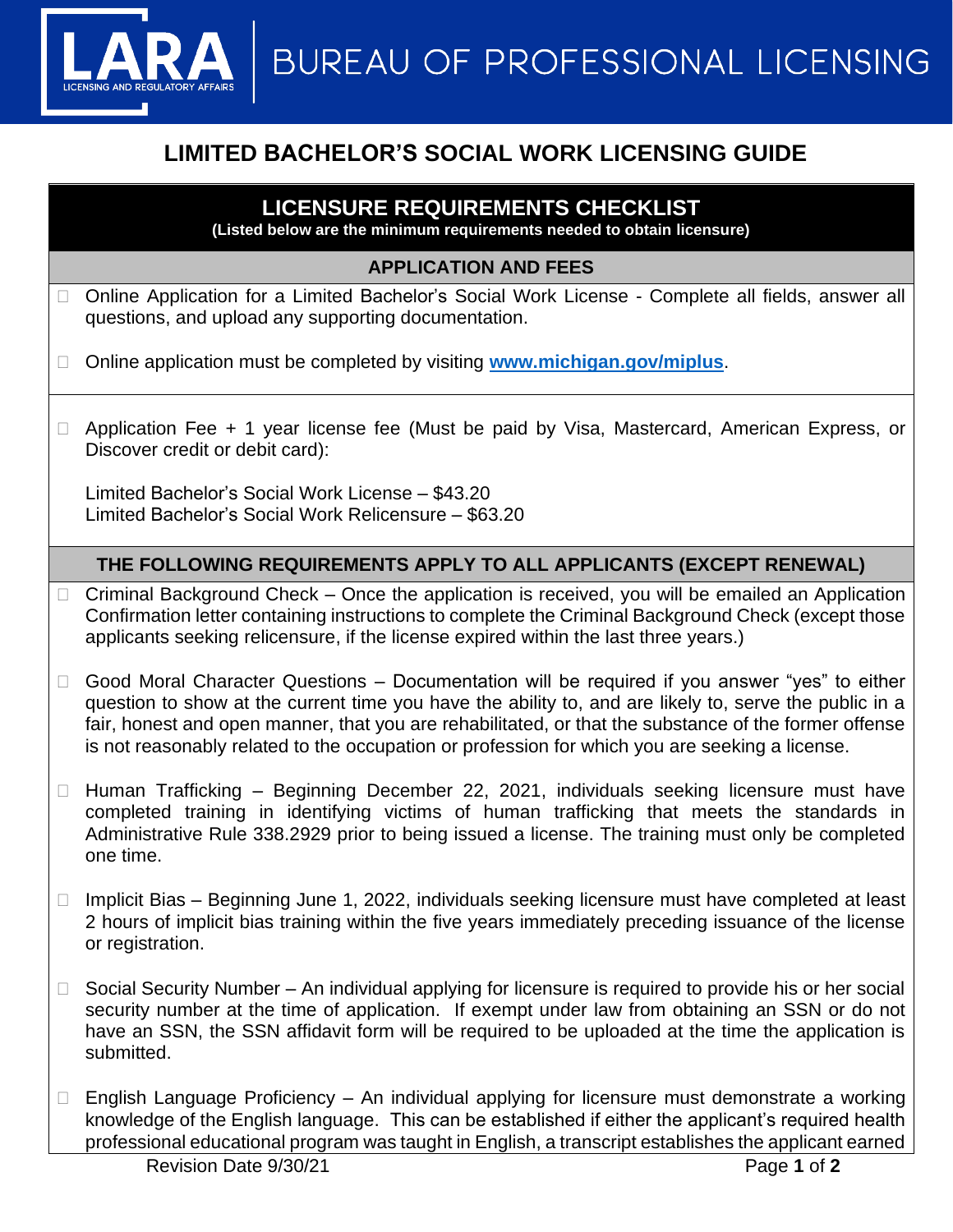not less than 60 college level credits from an English-speaking graduate or undergraduate school, or that the applicant obtained a passing score on an approved English proficiency exam as established by the department under  $R$  338.7002b(2) of the Public Health Code – General Rules.

#### **REQUIREMENTS FOR LICENSURE BY EXAMINATION**

- $\Box$  Professional Education Name of school attended, and name of educational program completed.
- $\Box$  Final, Official Transcripts Transcripts must be submitted directly to our office from the school attended and meet the standards set forth by the Board. Transcripts can be emailed to [bpldata@michigan.gov](mailto:bpldata@michigan.gov) or mailed to the Bureau of Professional Licensing, PO Box 30670, Lansing, MI 48909.
	- ➢ If the educational program was not taught in the US or Canada, please submit a credential evaluation from the Council on Social Work Education (CSWE). Credential evaluations can be emailed to [bpldata@michigan.gov](mailto:bpldata@michigan.gov) or mailed to the Bureau of Professional Licensing, PO Box 30670, Lansing, MI 48909.

#### **REQUIREMENTS FOR LIMITED BACHELOR'S SOCIAL WORKER RELICENSURE**

#### **Lapsed Less than Three (3) years**

□ Online application can be completed by visiting **[www.michigan.gov/miplus.](http://www.michigan.gov/miplus)** Once logged in, select **Licenses**, select "**Modification**" next to your license number and then select **"Relicensure."** 

#### **Lapsed Three (3) Years or More**

- □ Online application can be completed by visiting **www.michigan.gov/miplus**. Once logged in, select **Licenses**, select "**Modification**" next to your license number and then select **"Relicensure."**
- $\Box$  Criminal Background Check Once the application is received, you will be emailed an Application Confirmation letter containing instructions to complete the Criminal Background Check (except those applicants seeking relicensure, if the license expired within the last three years.)